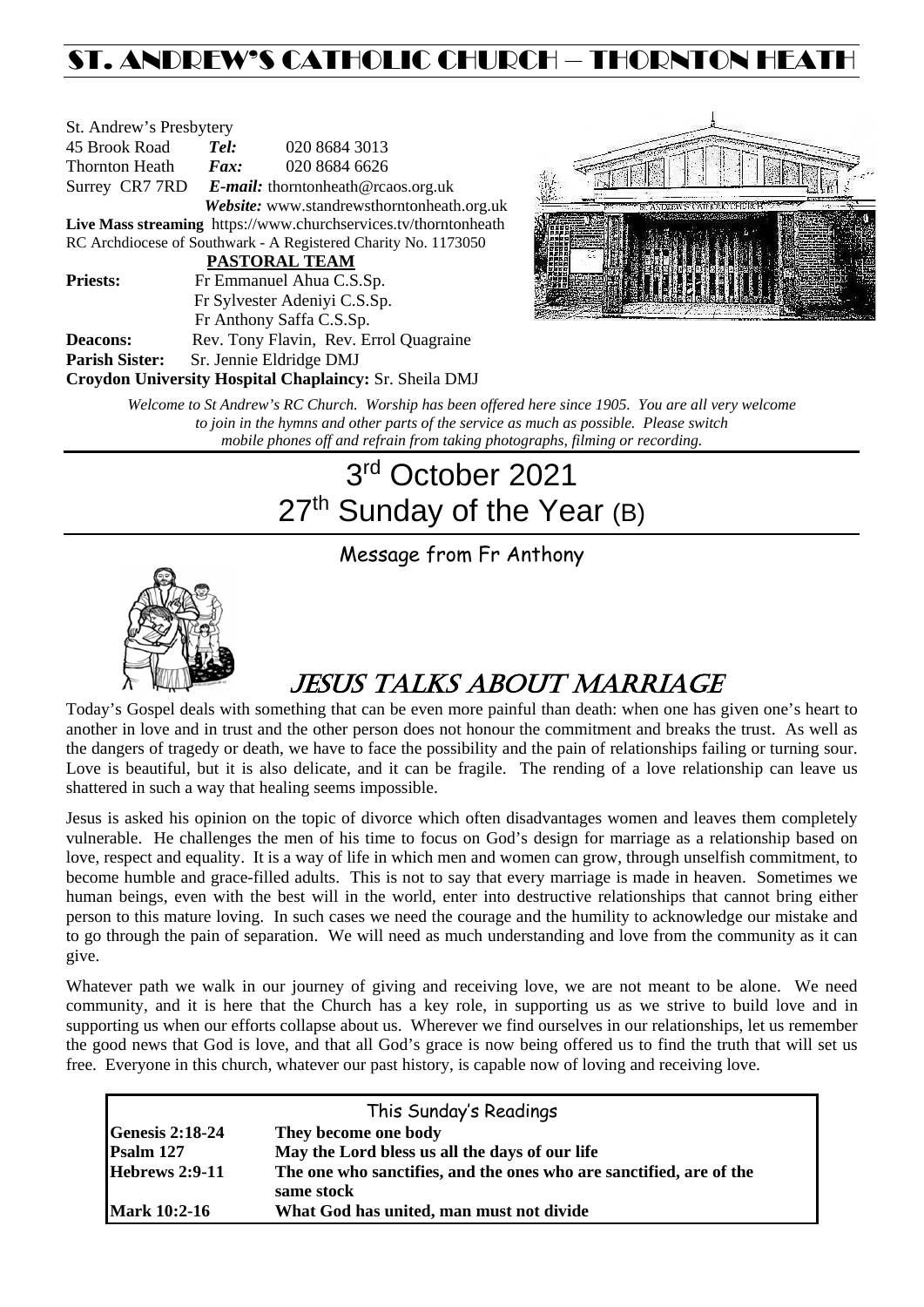|  |  |  | Diary for the Week |
|--|--|--|--------------------|
|--|--|--|--------------------|

|                                     |                    | U(u, y, 101, 110, 1100)                |                                         |
|-------------------------------------|--------------------|----------------------------------------|-----------------------------------------|
| Sunday $3^{rd}$ October             |                    | 6.00pm (Saturday) First Mass of Sunday | Cecil Lobo RIP Birthday                 |
| 27 <sup>th</sup> Sunday of the Year | 9.30am             | <b>Mass</b>                            | Nigerian Catholic Community -           |
|                                     |                    |                                        | <b>Independence Anniversary</b>         |
|                                     | 11.30am            | <b>Mass</b>                            | Zara Arthur - Wellbeing                 |
|                                     | 6.00 <sub>pm</sub> | <b>Mass</b>                            | For the people of the Parish            |
| Monday 4 <sup>th</sup> October      | 7.30am             | <b>Mass</b>                            | Pete Hunter RIP                         |
|                                     | 10.00am            | <b>Mass</b>                            | Hilda Colaco RIP                        |
| Tuesday 5 <sup>th</sup> October     | 7.30am             | Mass                                   | Michael D'Souza RIP - Birthday          |
|                                     |                    |                                        | Remembrance                             |
|                                     | 10.00am            | Mass                                   | Pasquelina (Rina) Fernandes RIP         |
| <b>Wednesday 6th October</b>        | 7.30am             | <b>Mass</b>                            | Samuel & Emily Ward (F)                 |
|                                     | 10.00am            | Mass                                   | Velencio Rodrigues - Birthday &         |
|                                     |                    |                                        | Wellbeing                               |
| Thursday $7th October$              | 7.30am             | <b>Mass</b>                            | <b>Eucharistic Adoration Apostolate</b> |
|                                     | 10.00am            | Mass                                   | Wilson Rodrigues - Birthday $\&$        |
|                                     |                    |                                        | Wellbeing                               |
| Friday 8 <sup>th</sup> October      | 7.30am             | Mass                                   | Deceased Ritchie & Hampshire            |
|                                     |                    |                                        | <b>Families RIP</b>                     |
|                                     | 10.00am            | Mass                                   | Anthony Cunningham - Illhealth          |
|                                     | $10.30 - 12$ noon  | <b>Adoration</b>                       |                                         |
| Saturday 9 <sup>th</sup> October    | 9.30am             | Mass                                   | Paul Etuka RIP                          |
|                                     | $10.00 - 10.30$ am | <b>Confessions</b>                     |                                         |
|                                     | $5.00 - 5.30$ pm   | <b>Confessions</b>                     |                                         |
|                                     | 6.00 <sub>pm</sub> | <b>First Mass of Sunday</b>            | Dennis Meskill RIP Anniv                |
| Sunday 10 <sup>th</sup> October     | 9.30am             | Mass                                   | Josiah Oyeyinka – Recovery from         |
| $28^{th}$ Sunday of the Year        |                    |                                        | illness                                 |
|                                     | 11.30am            | Mass                                   | Christina Etuka – Wellbeing & God's     |
|                                     |                    |                                        | Protecion                               |
|                                     | 6.00 <sub>pm</sub> | <b>Mass</b>                            | For the people of the Parish            |
|                                     | $7.00 - 9.00$ pm   | <b>Charismatic Prayer Group</b>        |                                         |

Church cleaners: this week: St Jude's Group, next week: Judie's Crew

## St. Andrew's Parish Notices

#### **MESSAGE FROM POPE FRANCIS ON MARRIAGE** *BROTHERS AND SISTERS*

Pope Francis has consistently said that the Church is not a museum for saints but a hospital which heals the wounded, strengthens the weak and lifts up the lowly. Our very credibility is at stake when we lack merciful and compassionate love for those who are struggling or are removed and disengaged with the lived reality. Let us endeavour to be the Church where everyone can feel welcomed, forgiven, loved and encouraged to live according to the Gospel.

## **FACEMASKS**

Please can we ask you to continue to use a face covering if you are able to and to use the hand sanitiser when entering our Church.

## **SECOND COLLECTION CAFOD FAMILY FAST DAY - HARVEST (FRIDAY 1ST OCTOBER)**

This Family Fast Day we can help the poorest people in the world adapt to the climate crisis. This is a crisis that will affect each and every one of us – and is damaging our world.

Our local experts are helping people all over the world to adapt to climate change and protect our common home. By donating to CAFOD this Family Fast Day you can help communities affected by the worst impacts of the climate crisis.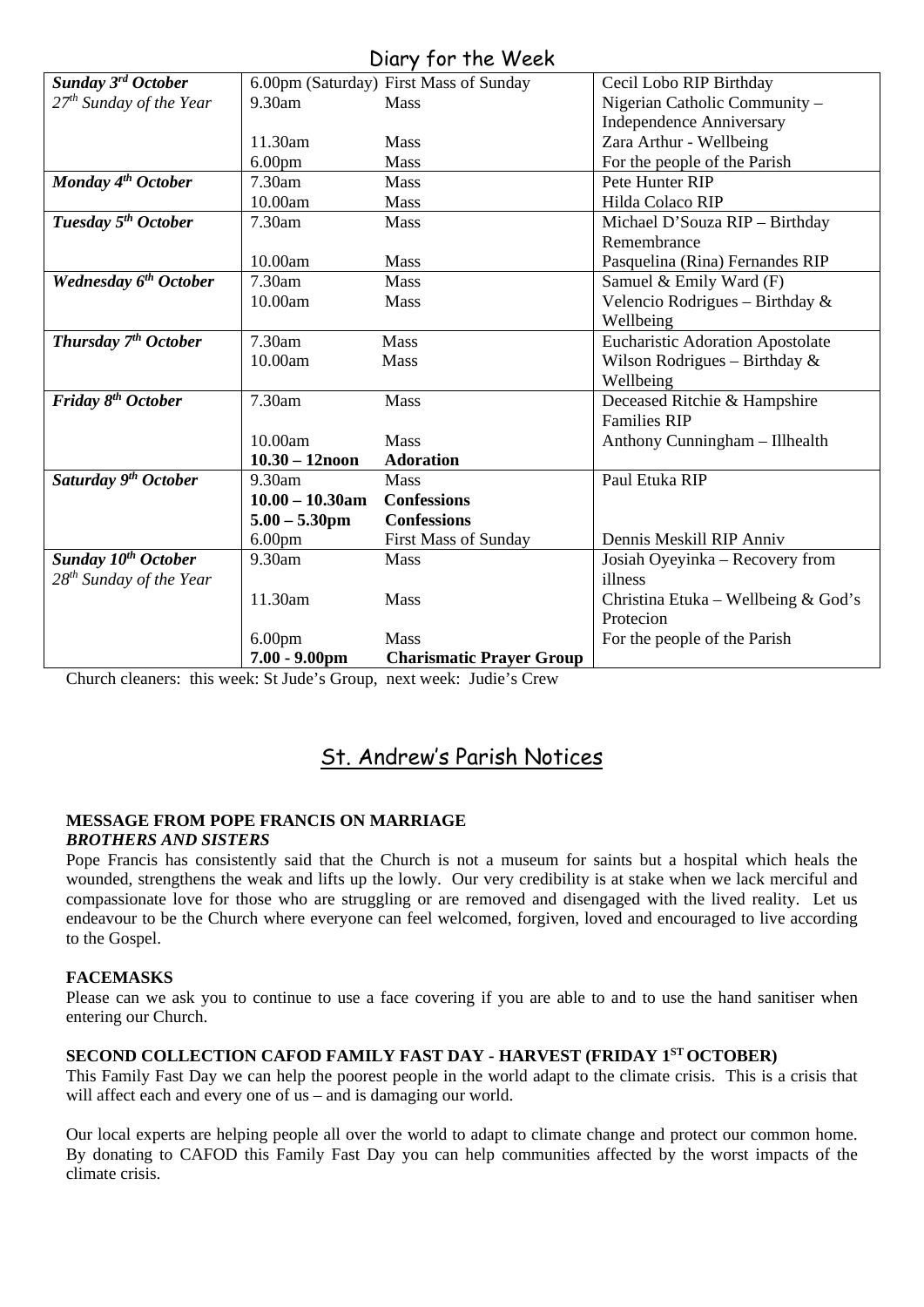Donate online through the CAFOD website or by using a CAFOD envelope. You can also easily give via text. Text CAFOD10 to 70580 to donate £10 (texts cost £10 plus one standard rate message) or choose to give any whole amount between £1 and £20 by texting CAFOD, following the amount you would like to donate to 70580.

If you are using a CAFOD envelope from the porch, please return to us this weekend. Thank you for your continued support.

#### **GIFT AID ENVELOPES 2021/22**

To help us with the re-ordering of the Gift Aid boxes, please can we ask you to tick "yes" or "no" if you want them. All the current names are displayed on the notice board in the porch.

#### **ANNUAL MASS COUNT**

Thank you to our counters. Kindly record the numbers on the sheet on the table just outside of the Priest's Sacristy, thank you.

### **THE RITE OF CHRISTIAN INITIATION FOR CHILDREN (RCIC)**

The RCIC is for children whose parent is Catholic and are over the age of 7 years and have not been baptised and also for children in year 5 and above who have not made their First Communion. Registration was on Tuesday 28<sup>th</sup> September but please speak with Sr Jennie if you would still like to attend. Please note that an accompanying parent or adult must stay with the child for the full session.

#### **RITE OF CHRISTIAN INITIATION OF ADULTS (RCIA)**

The RCIA is for anyone who is interested in becoming a member of the Catholic Church. Registration was on Tuesday 28<sup>th</sup> September but please speak with Sr Jennie if you would still like to attend. If you know of anyone who might be interested please encourage them to come along and perhaps come with them.

#### **DBS CERTIFICATES FOR VOLUNTEERS**

Please could existing volunteers who need DBS (Disclosure and Barring) checks please email their full name to [thorntonheathsg1@safeguardrcaos.org.uk](mailto:thorntonheathsg1@safeguardrcaos.org.uk)

The online process will then be actioned. This includes; Eucharistic Ministers, Catechists for Children, Adult Altar Servers, Children's Liturgists and any parish group helpers for vulnerable adults or children. It is everyone's responsibility to ensure that our parish is a safe place and the DBS certificate issued must be through the RC Diocese of Southwark and not another body even if it is current and valid.

#### ST ANDREW'S CHOIR

The Choir at St. Andrews warmly welcome parishioners who would like to join the choir. If you can play an instrument, read music or have a love for singing you are most welcome. For more details or to sign up please speak to one of the choir leaders after Mass.

#### **CHARISMATIC PRAYER GROUP**

Please join us as our group have resumed our prayer meetings every Sunday evening in the Church from 7.00 – 9.00pm. All are very welcome to come along and join us in praises, prayers, Bible studies and youth group ministry. For further details please call Stella on 07983 775879.

### **SCHOOL REFERENCES**

Please come along to the remaining dates for you to see Fr Emmanuel. Please come prepared with the school's Priest reference forms and your child's Baptism Certificate. The following remaining dates are:

Monday  $11^{th}$  October  $11.00 - 1.00$  pm and  $7.00 - 9.00$  pm Tuesday  $12<sup>th</sup>$  October  $7.00 - 9.00$ pm Wednesday  $13<sup>th</sup>$  October  $11.00 - 1.00$ pm

*Please note that these will be the only dates that Fr Emmanuel will see you to sign the school forms, so please make every effort to attend. In the last two years we have had to see many parents with very late forms giving lots of different excuses as to why they missed the original dates.* 

*These dates will be the only dates available – no excuses! Fr Emmanuel*